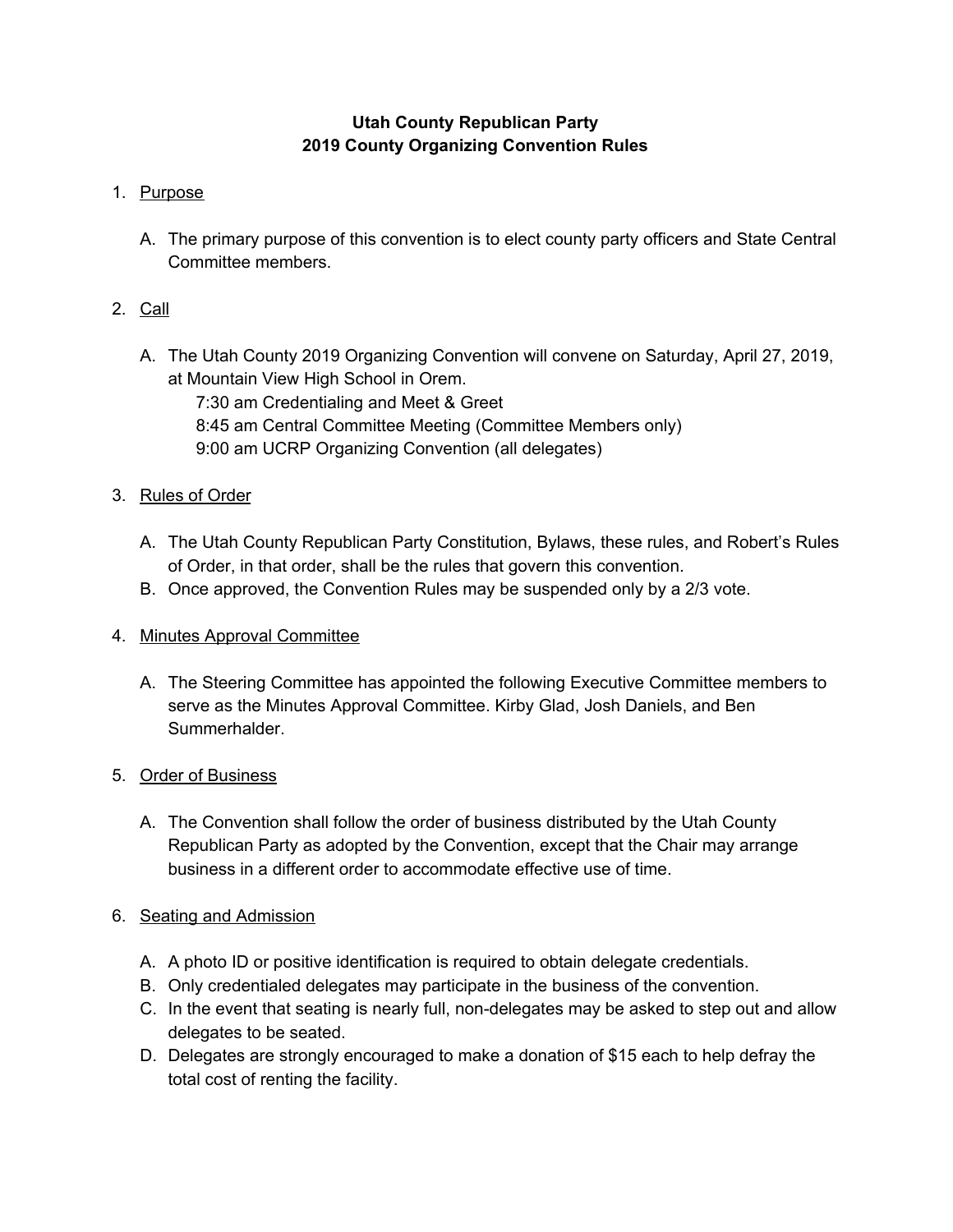#### 7. Quorum

A. A majority of credentialed delegates shall constitute a quorum for the purpose of transacting convention business.

### 8. Nominations and Speeches

- A. Speaking order will be determined by random draw on by Wednesday, April 17th, 2019 at a time and location to be announced by the Convention Committee. Candidate names shall appear on the ballot in the same order as is used for speaking order.
- B. County Party Candidates will be given five minutes to address the convention. Candidates may select individuals to give nominating and seconding speeches as a part of their allocated 5 minutes.
- C. Between multiple rounds of voting for the same office, additional speaking time may be granted to remaining candidates by majority vote.
- D. A timekeeper will be appointed and the party owned electronic time clock(s) will be used to display to the candidates their remaining time during their speech.
- E. When a candidate's allotted time has expired, the chairman (or designee) will signal and state that time is up.

## 9. Elections

- A. Polls will remain open long enough to allow adequate time for all delegates present to cast their ballots. Balloting will only be allowed in the designated area. No additional ballots will be accepted after the balloting is closed
- B. Only county delegates, upon presentation of the proper credentials and having their credentials and/or wristband marked as determined by the Elections Chair, shall be allowed to deposit their own ballots in designated ballot boxes.
- C. Credentialed delegates who are Convention Committee members, Rules Committee members or Election Committee members, may cast early ballots for any round if paper ballots are used.
- D. Each candidate shall be permitted one poll watcher. Candidate-designated poll watchers shall be given full access to observe the counting, but may not touch the ballots or tally sheets, nor interfere with the counting process. Candidates for any office are prohibited from being in the ballot counting area while ballots are being counted for their own race, per Bylaw 6 (G).
- E. Poll watchers must remain in the Elections Room until after the results have been announced to the convention and shall not use electronic devices (e.g., cell phones, tablets, laptop computers, etc.) while in the Elections Room. Such devices will be deposited in a retention box at the Elections Room.
- F. The ballots shall be counted in the area designated by, and under the direction of, the Elections Committee.
- G. The Elections Chair shall have authority and discretion over the Counting Room.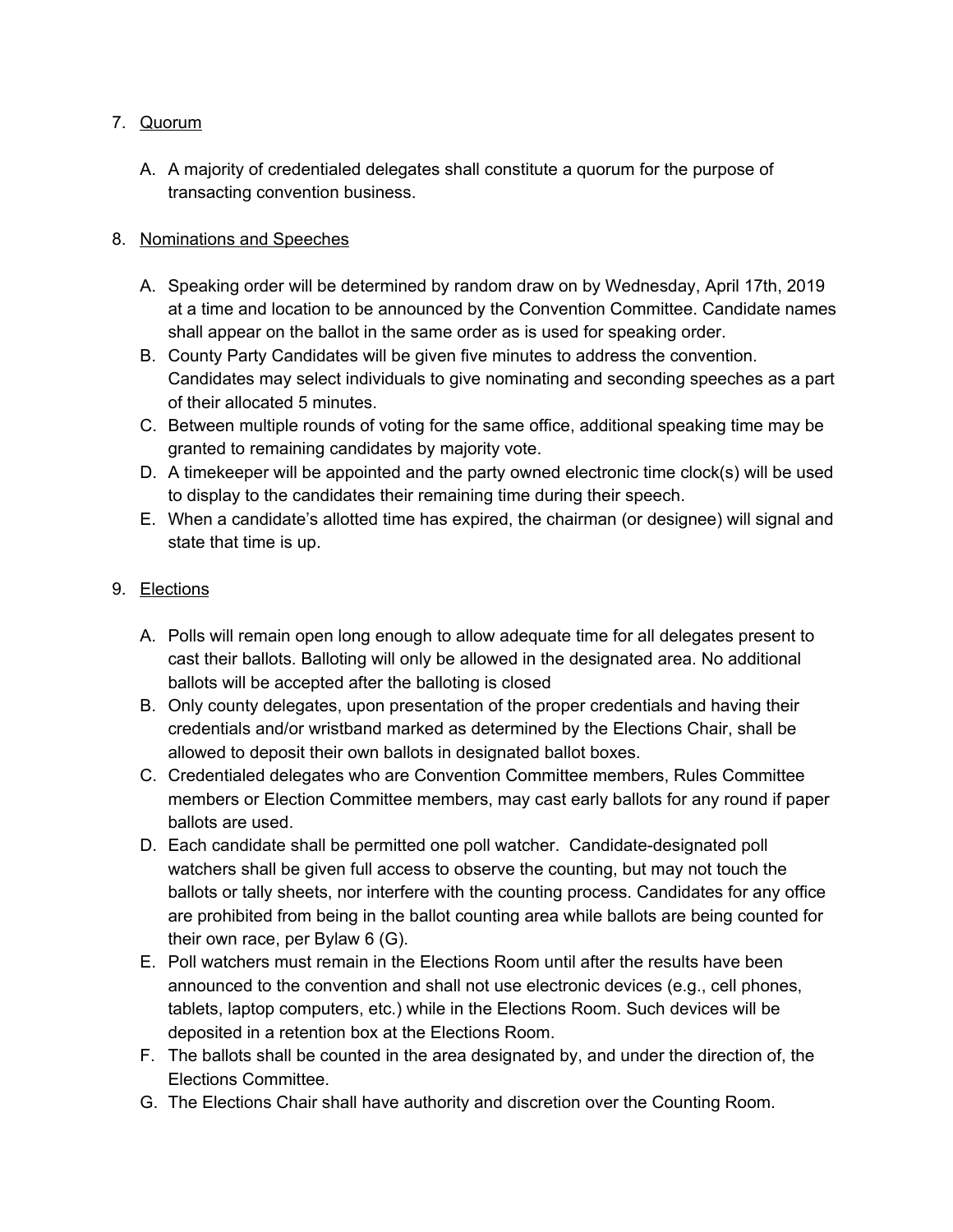- H. Balloting concerns must be timely brought to the Elections Chair, Rules Chair or Convention Chair.
- I. The Elections Committee shall be responsible for the security of the cast ballots, the ballot boxes, and the accuracy of the count and any necessary recount.
- J. Ballot counting will begin after polls have been closed for at least five minutes unless any challenges have been brought to the Elections Chair, Rules Chair or Convention Chair.
- K. An automatic recount will be conducted when any result is within 2 percentage points.
- L. The following materials shall be preserved by the Elections Chair or Convention Chair in a secure location for at least five business days following the Convention or until all recounts have been completed, whichever is latest:
	- a. Ballots and tally sheets.
	- b. Unclaimed credentials.
	- c. Check-in sheets.
- M. The candidate who receives a majority of the legal ballots cast is declared elected. If two candidates tie, the tie will be broken by a coin toss administered by the Election Chair.
- N. The Convention Chair will open and close balloting before and after each vote.
- O. Any candidate challenging an election must file a request in writing to the Elections Chair before adjournment.
- P. Early ballots may only be accepted by the elections committee from the registered delegate and will be retained in the ballot counting room. Such ballots cast will be added to the credential report for each senate caucus.

# 10. Rules for Candidates and Exhibitors

- A. Eligibility of Candidates
	- a. Per the UCRP Constitution and Bylaws, eligible candidates for County Party Office or State Central Committee must:
		- i. Be a resident of Utah County (UCRP Constitution Article II)
		- ii. Be a registered Republican (UCRP Constitution Article II)
		- iii. Support only Republican Party candidates (UCRP Constitution Article II)
		- iv. Support the UCRP Party Platform (UCRP Constitution Article II)
- B. Dates and Times
	- a. The building will be available for booth set up at the following times: Candidates who have elections at this convention may begin setting up signs and booths at 6:30 a.m. the day of the convention, in designated locations.
	- b. Candidates who do not have elections at this convention, elected officials, and approved exhibitors may begin setting up signs and booths at 6:30 a.m. on the day of the convention, in designated locations.
- C. Participation
	- a. Only Republican candidates who filed by the published deadline and meet the requirements of the Utah County Republican Party will be considered candidates at the convention.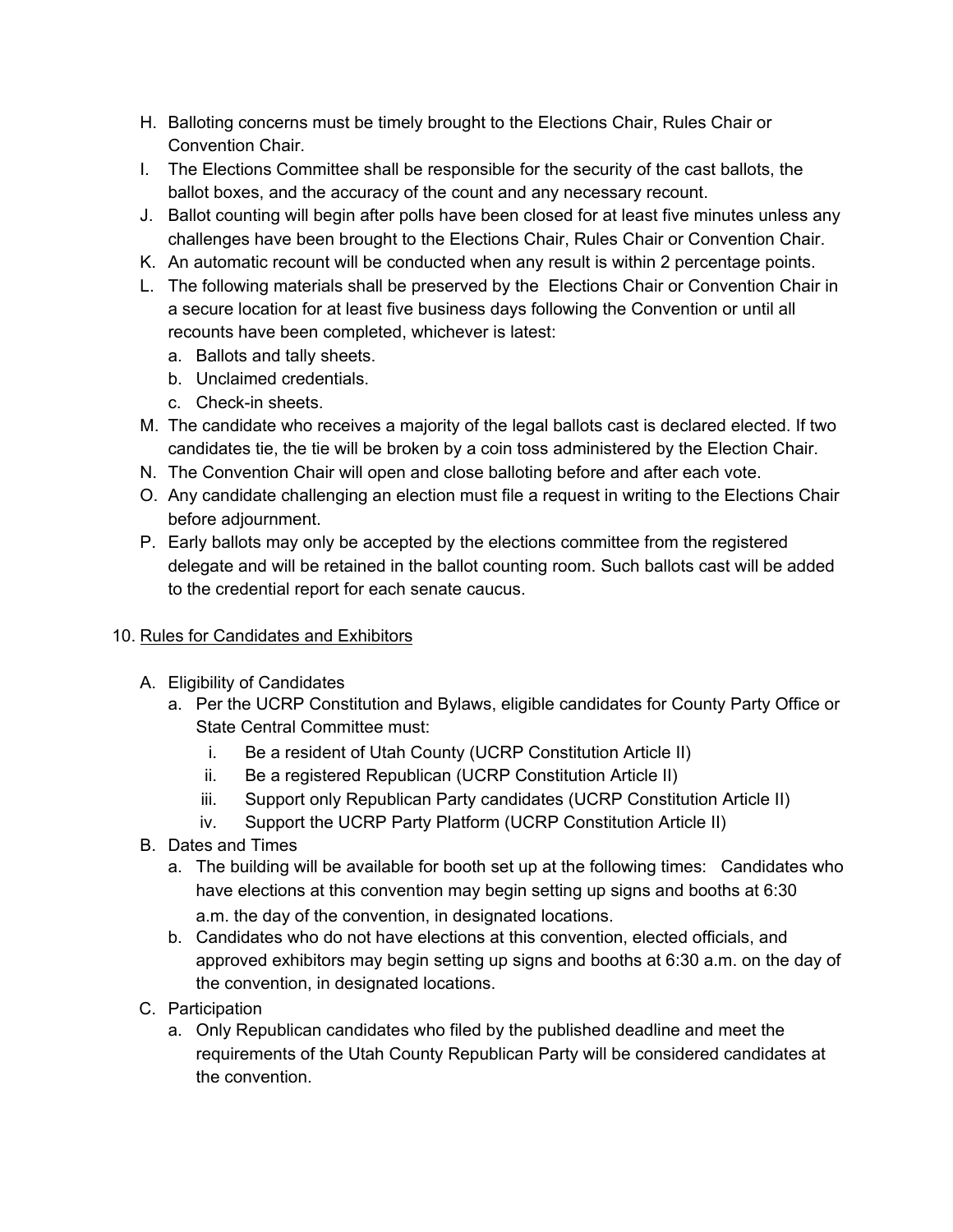- b. Republican elected officials and candidates for any Republican public office in attendance at the convention are considered guests of the convention and may be invited to address the convention by the Convention Chair.
- c. Non-candidate individuals and other groups may, with the approval of the Steering Committee, have exhibit booths at the Convention and distribute literature at their booth.
- D. Booths and Tables
	- a. Candidates who have elections at this convention will be given first priority for campaign booths inside the convention building as determined by the Booth/Arrangements Chair. All other Republican candidates will receive second priority, and other exhibitors will be third.
	- b. Booth space will be determined by random draw on Wednesday, April 17th, 2019 according to the following priority: County party officer candidates, state party officer candidates, county-wide or state public offices within the county (State House, State Senate, Commissioner), statewide races (Governor, Attorney General) and federal races (U.S. Senate, U.S. House, President), and all other exhibitors. Each booth space will be large enough to accommodate a single table. The school will provide one table per county and state party candidate.
	- c. Space will be available at the following rates:
		- i. County and State Party officers and State Central Committee no charge.
		- ii. County-wide or state public offices within the County (State House, State Senate, Commissioner) - \$50
		- iii. Statewide races (Governor, Attorney General) \$100
		- iv. Federal races (U.S. Senate, U.S. House, President) and all other exhibitors \$150
	- d. Candidates may decorate their booth space as they see fit within the following guidelines:
		- i. Signs and decorations must not extend outside their allotted space in any way, but may go above their booth as long as it does not obstruct or interfere with other booths.
		- ii. Candidates and helpers must not block aisles and walkways.
		- iii. Gaffers tape must be used to cover all electrical cords. Access to electricity is not guaranteed.
		- iv. Speakers, microphones, and other forms of electronic voice amplification are forbidden in the exhibitor hall.
- E. Printed Materials
	- a. Candidate literature must clearly state that it belongs to the candidate organization.
	- b. All other printed material must have a statement identifying the responsible person or organization with a current contact name and phone number clearly printed on the material. Anonymous printed material will be confiscated by any member of the Rules Committee.
	- c. No literature, stickers, buttons or other campaign materials may be distributed in the convention hall, balloting areas, or caucus areas.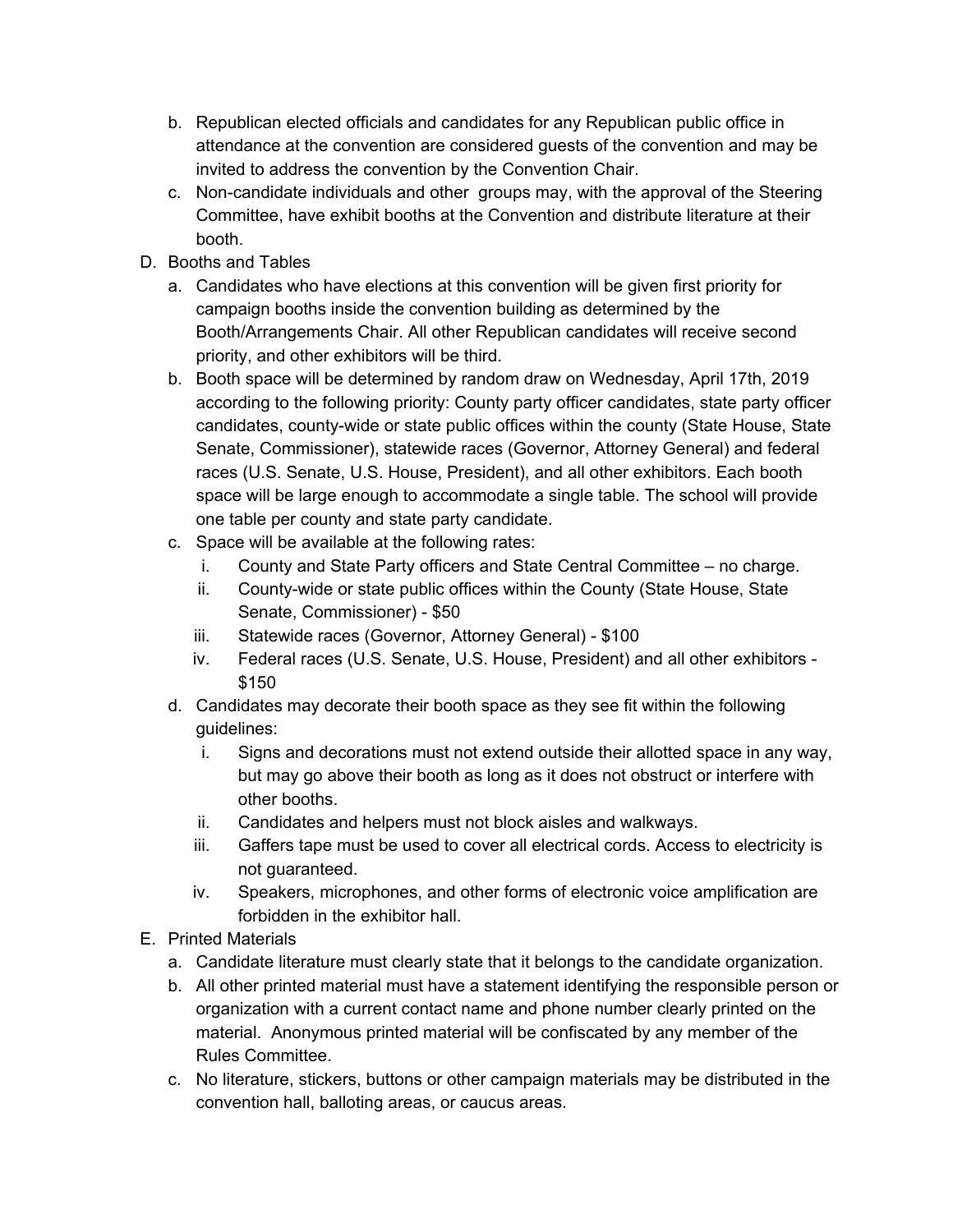- d. Any individual or group only distributing literature (not participating as a candidate with a booth or as an exhibitor) must pay a fee of \$25.00 to the Party Treasurer and have the approval of the Steering Committee prior to the distribution of literature.
- e. All candidates, persons, or organizations with booths or distributing literature are responsible to completely clean up and remove all literature and other items from the convention premises within 30 minutes of adjournment. If any items or literature are left, the responsible party is subject to a fine of \$50.00 or the actual janitorial cost for cleanup, whichever is higher.
- f. Exhibitors may not promote any other specific candidates.
- F. Signs
	- a. Area above booth space is reserved for that booth purchaser.
	- b. Signs shall not obstruct the view of other posted signs.
	- c. Outside the convention building, sign location is on a first-come-first-served basis in designated areas; however, all activity is subject to facility procedures, policies, and enforcement. The Party is not responsible for rules regarding private, city, or county property outside of the convention facility and grounds.
	- d. Inside the Convention building, sign location is limited to the candidate's own purchased booth, and such other areas as shall be clearly designated by the Convention Committee. **No campaign signage is permitted in unmarked / undesignated areas.**
	- e. It is recommended that signs and other items that are off convention property adhere to all legal regulations. Any property damage caused by signposting is the responsibility of the person or organization posting the signs and must be self-reported to the Booth/Accommodations Chair or the Secretary immediately.
	- f. Only light wire sign holders can be used in designated grass areas. No rebar or wooden stakes.
	- g. Signs may not be affixed to building doors or windows, or placed on stairs, railings, or other accessibility features.
	- h. Signs may not be affixed with duct tape or strapping tape. Only painter's tape or gaffers tape may be used.
	- i. Signs placed in violation of any of these rules may be removed by the Rules Committee and returned to the candidate.
- G. Expressions of Candidate Support
	- a. Delegates may wear buttons, labels, or clothing signifying support of candidates.
	- b. Members of the convention committees and volunteers serving to assist the operation of the convention must remain neutral and may not wear any items expressing support of particular candidates.

#### 11. Senate Caucus

- A. Procedure
	- a. Senate Caucuses will be hosted by individuals identified by the Convention Committee, approved by the County Steering Committee, and be provided training